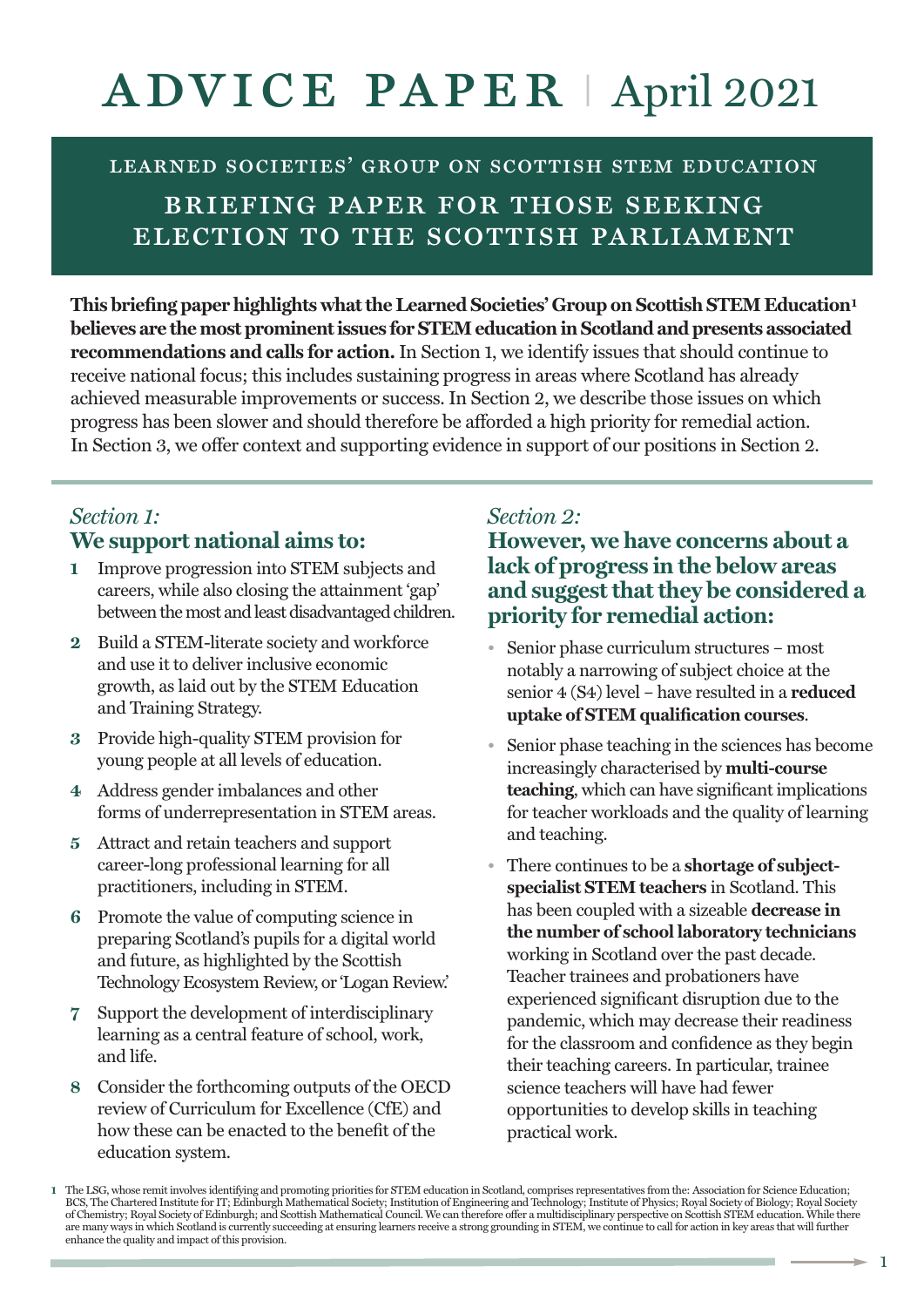- **Access to subject-specific career-long professional learning (CLPL)is uneven, and overall continues to fall short** of what is necessary to build greater confidence and capacity in teaching these subject areas. This is particularly relevant among **primary teachers in some schools/local authorities**, but applies to teachers working at all levels.
- There remain **significant gaps in data** that are necessary in understanding how Scotland's education system is functioning in practice.
- The **COVID-19 pandemic** and its attendant repeated lockdowns have both exacerbated many of the above issues, including renewed questions around assessment approaches and attainment, and introduced new concerns such as the loss of laboratory time and opportunities for practical work. A coordinated national response with at least a 3- to 5-year view will be critical in ensuring progress towards key STEM targets does not stall or regress.

# *Section 3:*

# **A summary ofthe evidence and arguments that have led to these concerns and calls for action:**

## **Subject choice and the uptake of STEM courses**

The issue of reduced subject choice at the S4 level has received considerable Parliamentary attention and laid the foundation for a review of the Curriculum for Excellence (CfE) by OECD in 2020–2021. The LSG is concerned that reduced subject choice has made it more difficult for pupils to pursue STEM qualifications, including in the combinations necessary for a variety of career paths – from medicine through to information technology and architecture. This concern is reflected in an **observed decline in entries across several STEM subjects at SCQF levels 4 and 5 between 2014 and 2020**, including an 18.6% decline in Chemistry entries, a 17.5% decline in Physics entries, and a 28% decline in Computing-related entries. **<sup>2</sup>** The LSG calls for

**greater flexibility in curriculum delivery and in the timing of qualifications, particularly across the early senior phase**. This would enable schools to adopt a wider range of curriculum approaches in line with learner needs that allow more courses to be taken at the S4 level.

The issue of reduced subject choice is particularly pressing in light of evidence that points to greater declines in deprived areas. **<sup>3</sup>** Research undertaken by the University of Edinburgh indicates that subject choice in Scottish secondary school education is a key driver of social inequalities in entry to higher education and that the sciences are key subjects in facilitating access to higher education. **4**

## **Multi-course teaching**

'Multi-course teaching' refers to the practice of teaching more than one course in the same classroom during the same timeslot, most often in the National 4/National 5 (N4/N5) combination. This means that teachers are effectively teaching two or more different courses simultaneously. **Multi-course teaching is particularly problematic among the STEM subjects due to the highly structured course content and, in the sciences, the need for teachers to also supervise pupils undertaking practical laboratory work**. Recent surveys by the Royal Society of Chemistry revealed that multi-course teaching is prevalent across secondary school chemistry, characterising nearly half of all classrooms. Significantly, of those classes containing N4 students, 92.7% were multi-course and of those containing N5 students, 65.8% were multi-course. **<sup>5</sup>** The LSG continues to advocate for solutions to the multi-course teaching issue, including **redesigning N4/N5 units to make them more coherent and thus better suited to simultaneous instruction; more simply, giving N4 and N5 units more distinct names could better signaltheir inherent differences and discourage schools from delivering them in the same timeslot.** Tackling related issues such as teacher shortages will also work to alleviate the need for multi-course teaching.

**<sup>2</sup>** 'Computing' in this context includes Computing, Computing Studies, Computing Science, and Information Systems.

**<sup>3</sup>** 'Shapira, M. & Priestley, M.(2019) Do schools matter? An exploration of the determinants of lower secondary school subject choices under the Scottish Curriculum for Excellence. Review of Education, Vol. 8(1), 191-238. https://doi.org/10.1002/rev3.3180

**<sup>4</sup>** 'Iannelli, C. & Klein, M.(2015). Subject choice and inequalities in access to higher education. University of Edinburgh. https://www.research.ed.ac.uk/en/publications/subject-choice-and-inequalities-in-access-to-higher-education

**<sup>5</sup>** More information on this study can be obtained directly from the Royal Society of Chemistry at educationpolicy@rsc.org.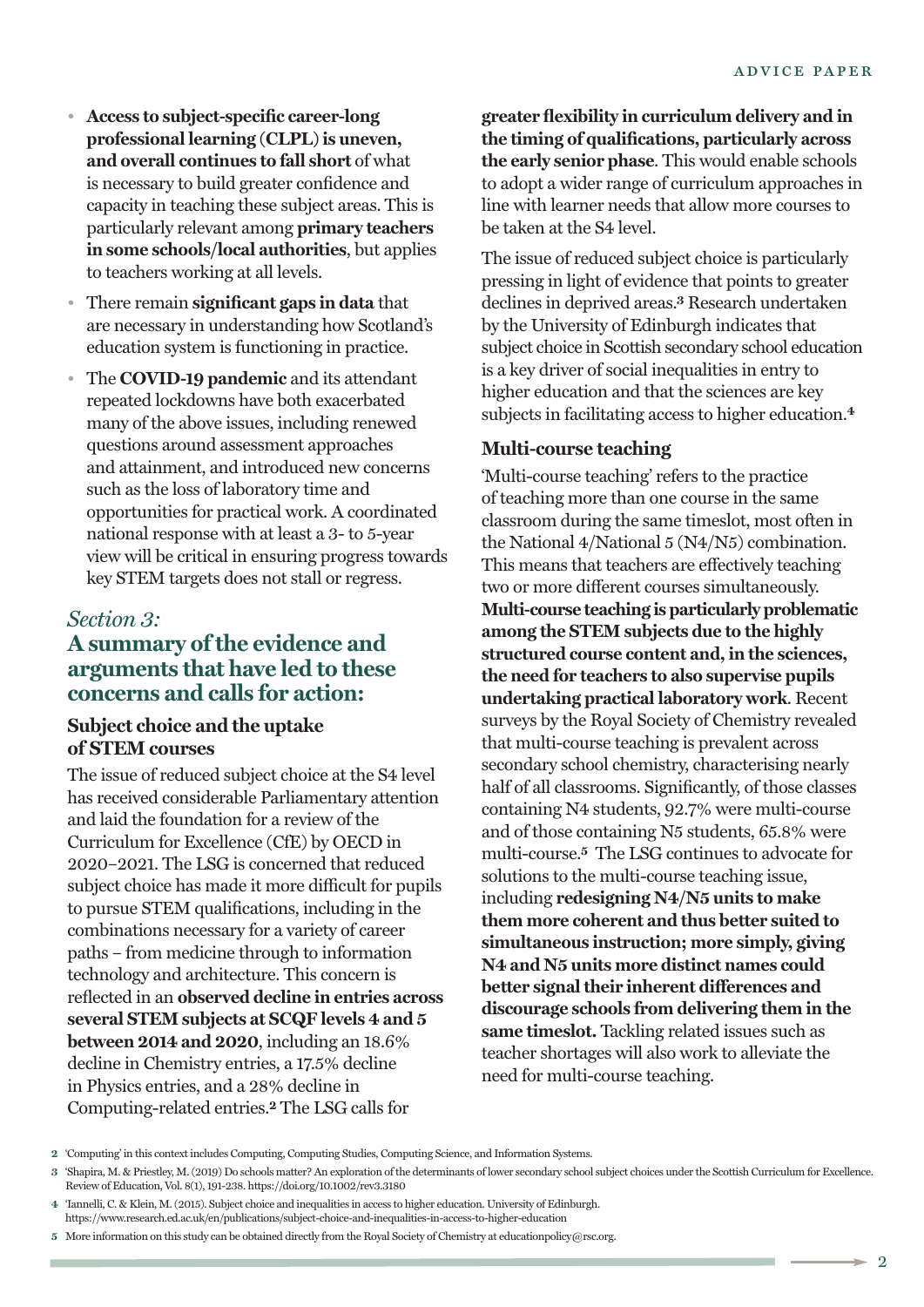## **STEM teacher and technician workforce planning**

#### *STEM teachers*

While total teacher numbers are currently the highest they have been since 2008, there are fewer Computing (down by 22%), Maths (down by 13%), and Physics (down by 7%) teachers now than there were then. **<sup>6</sup>** This comes against a backdrop of the introduction of new routes into teaching including bursaries aimed at encouraging new entrants into STEM teaching.

#### **Teacher workforce planning needs to be**

**underpinned by accurate data**. This includes having a clear picture of teacher need across individual subjects and in different parts of Scotland. It is also important that data is collected and published on the number of Initial Teacher Education (ITE) entrants that complete their courses and enter the teaching profession, and not only the ITE intake figures.

It is also important that we generate a **better understanding of motivations for entering into and staying in the teaching profession and use this to enhance the visibility and attractiveness ofteaching as a career choice**. **7**

#### *School technicians*

School technicians are vital to the delivery of safe and effective practical laboratory work in secondary schools and they have been instrumental in supporting school science during COVID-19. Worryingly, **their numbers have been in decline for several years**, with data revealing a decrease of 333 STEM technicians over a ten-year period between 2010 and 2020. **<sup>8</sup>** Shortly before the pandemic, it was reported there were 879 full-time equivalent STEM technicians working in Scotland. **9** Dwindling numbers of technicians coupled with issues surrounding adequate resourcing of school science can combine to erode the quality of practical lab work. This is made more concerning by the fact that the pandemic has placed additional constraints on the amount and type of practical work that is possible. Practical work is a cornerstone

of high-quality STEM education and it is crucially important that the resources and facilities are in place to support it.

# **Career-long professional learning (CLPL) in STEM**

**Itis recognised thatteacher expertise has the greatest effect on student achievement.** It is therefore vital that practitioners are supported in developing the knowledge and self-assurance to deliver engaging, inspiring, and inclusive STEM teaching that primes pupils to be successful in these subjects. This requires:

- **>** science and maths to feature prominently in ITE programmes for primary teachers, given that a lack of confidence in STEM among primary teachers has been a longstanding issue in Scotland. The LSG also supports introducing a requirement for all ITE entrants to hold a minimum SCQF level 5 qualification in science.
- **>** teachers at all levels and at all stages, in all schools, having access to high-quality and continuous career-long professional learning (CLPL), covering both subject-specific knowledge and pedagogy. The Institute of Physics has embarked on a campaign of raising the profile of subject-specific CLPL and calling for progress towards a 'sustained world-class system of subject-specific professional development' across the UK, as outlined in its recent *Subjects Matter* report. **10**

## **Data**

# There **remain significant gaps in the data that preclude our understanding of crucial issues**

such as teacher workforce planning, the resourcing of practical lab work in schools, and the performance of Scotland's learners with respect to international comparisons. Regular and systematic data collection must become an indispensable feature of the educational system if Scotland is to devise the most effective improvement interventions. This also includes the gathering of qualitative data that can help to place quantitative figures in a more meaningful context.

**9** *ibid*

**<sup>6</sup>** Scottish Government.(2021). Teacher census supplementary statistics: secondary school teachers by main subject taught and sex 2008-2020. https://www.gov.scot/publications/teacher-census-supplementary-statistics/

**<sup>7</sup>** In this regard, we cite Professor Judy Robertson's study (commissioned by Skills Development Scotland) of computing science undergraduates as a particularly useful example. Robertson, J. (2019). Towards a sustainable solution for the shortage of computing teachers in Scotland. The Centre for Research in Digital Education.<br>https://www.research.ed.ac.uk/en/publications/towards-a-sustainable-sol

**<sup>8</sup>** Rodger, H.(2019, 29 December). Fears over Scotland's scientific future as STEM technicians fall. The Herald.

https://www.heraldscotland.com/news/18126882.fears-scotlands-scientific-future-stem-technicians-fall/

**<sup>10</sup>** Institute of Physics.(2020). Subjects Matter. [online] Retrieved from: https://www.iop.org/sites/default/files/2020-12/Subjects-Matter-IOP-December-2020.pdf